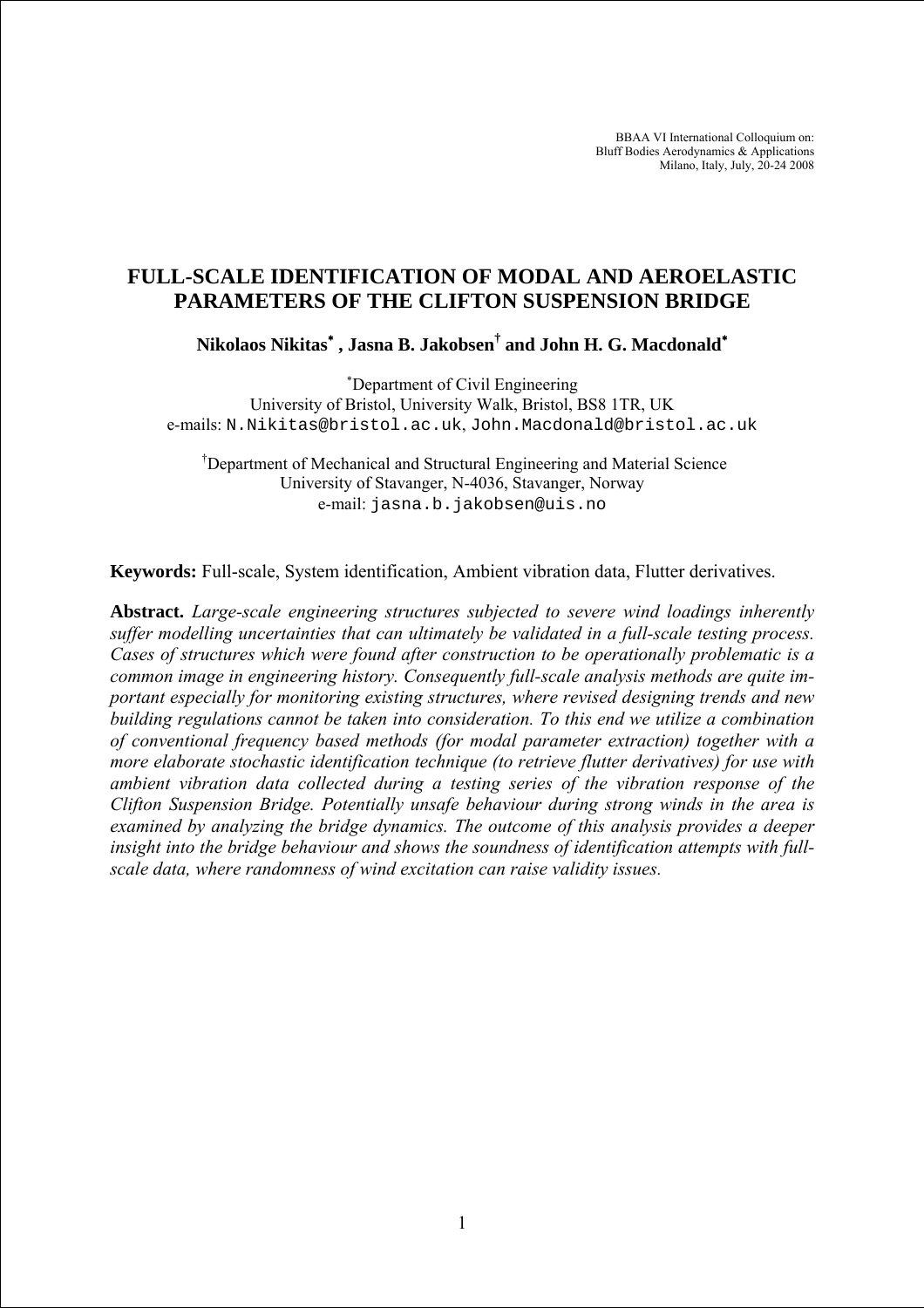## **1 INTRODUCTION**

For full-scale structures the most rational way to proceed with predictions of the reliability and operational safety includes identification methods from response only measurements. Especially for existing bridges, treatment of the flutter instability can substantially be verified this way. No analytical solutions exist for the bluff bodied irregular bridge cross-sections to prescribe the critical wind speed region so inevitably every investigation has to adopt some experimental or semi-empirical foundation to proceed on a further assessment. Thus most commonly wind tunnel tests on scaled models are used for reproducing the flutter phenomenon and it becomes evident that scaling issues may bring up inconsistencies, which can only be realized by analyzing the response of the real bridge. Additionally monitoring a structure's real response can reveal many aspects, which either due to modelling assumptions or to loading irregularities were concealed during the designing state.

For the current paper relating to the historic Clifton Suspension Bridge (CSB), shown in Fig. (1), a complete dynamic analysis from full-scale measurements is performed. The bridge cross-section, see Fig. (2), and the lightweight structure give rise to the need to examine the bridge's ability to cope with high winds. Indeed, on a few occasions in its 140 year lifetime large amplitude vibrations in strong winds have been reported. According to most empirical estimates of flutter speed, as in most bridge design rules, the CSB appears to be rather susceptible to wind-induced instabilities. Therefore even in moderate wind aeroelastic coupling of modes can become significant raising stability issues. For the current study we use the wind conditions and bridge response recordings of a period of four months, from November 2003 to March 2004. Available data include several periods of moderately strong winds, and reasonable ranges of wind speeds and directions, thus enabling a meaningful assessment of the wind contribution on the bridge dynamics.

The bridge span is 214m. Two ultrasonic anemometers were mounted 61m either side of midspan, more than 5m above road level. Nine servo-accelerometers were positioned along the bridge during an earlier analysis of the CSB dynamic response (see [\[1\]](#page-10-0)). The positioning was selected such that the mode shapes could be identified. A near centre cross-section (27m from midspan) was picked to serve as the reference section by ensuring that all significant vibration modes could be measured there and the remaining accelerometers were arranged at a series of different cross-sections. Signals from all instruments were passed through antialiasing filters with a cut-off frequency of 4Hz, and were recorded at a sampling rate of 12.5Hz. The primary aims of this study were to determine i) the variation of modal characteristics with wind velocity ii) the effects of wind turbulence and vertical component of the wind iii) details of any large amplitude or other abnormal responses of the bridge.



Figure 1: Picture of the Clifton Suspension Bridge.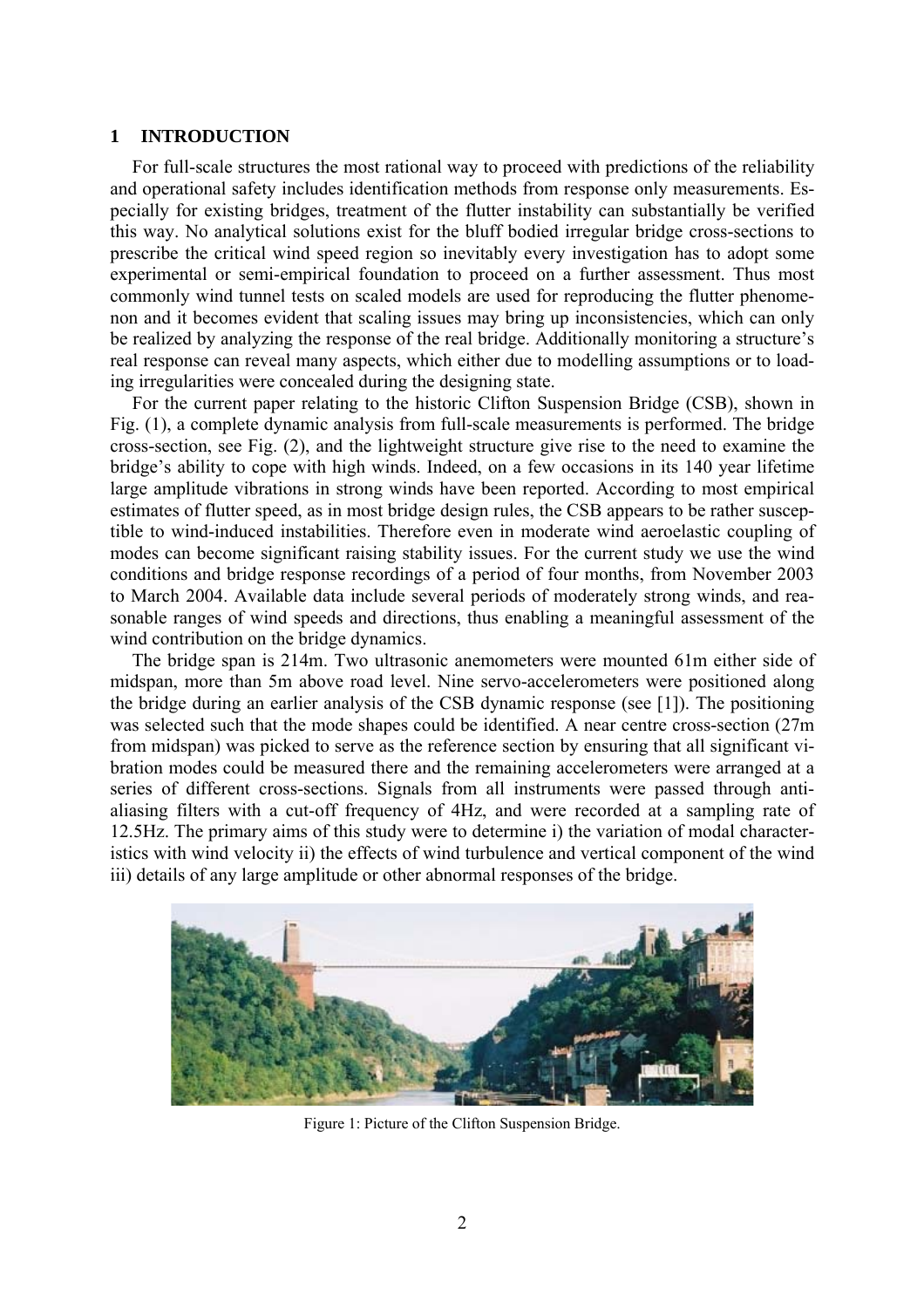We herein use modal parameter estimates from a frequency based technique (for details on the procedure see [\[2\]\)](#page-10-1) together with a stochastic identification formulation especially modified to extract flutter derivatives, as described in [\[3\].](#page-10-2) Aeroelastic parameters have rarely been obtained from full-scale data. Jakobsen and Larose [\[4\]](#page-11-0) addressed the problem and presented a comparative analysis with wind tunnel results. Costa and Borri [\[5\]](#page-11-1) essentially applied the same identification routine, as described in [\[3\]](#page-10-2) and [\[4\]](#page-11-0), both on numerically simulated response and on real-scaled data, finding good quality performance of the method in every case. The existence of physical turbulence on site and the multi-modal behaviour of the bridge are characteristics that may explain the deviations from wind tunnel results. In this analysis due to lack of data from a scaled model, we use flutter derivatives of other bridge cross-sections, as presented by Scanlan and Tomko [\[6\]](#page-11-2), to assess the self excited forces on the bridge response. Cross-sections employed for comparative purposes are chosen to represent both the low structural depth and the high parapets, perforated for the CSB, of the section in hand. Eventually for the CSB case study, a complete dynamic description is retrieved and questions on possible problematic performance are addressed.

Briefly the paper consists first of a short discussion on the acquired wind measurements. Typical wind speeds and wind turbulence conditions are described and the local terrain effects are addressed. Subsequently we move to the bridge response details. A conventional modal analysis is performed based on a linear modelling realization and all modal characteristics and their wind evolution are obtained. The last part containing the flutter derivative identification scheme first presents the employed Covariance Block Hankel Matrix (CBHM) formulation and subsequently the identification of the CSB case study. Conclusions on the method applicability and sensitivity complete the current presentation.



Figure 2: Sketch of the bridge cross-section.

## **2 WIND CHARACTERISTICS**

The topography around the CSB proves to have a considerable effect on the local wind characteristics. As shown in the polar plots from both anemometers in Fig. (3), the wind speeds follow a certain trend with orientations. True North is at approximately 30˚ relative to the axes shown. The strongest winds in the absence of topographic effects are typically from about 250˚. The stronger winds as measured are aligned along the gorge and can be easily explained due to funneling of the flow in these orientations and sheltering due to the high ground near the bridge ends. It is noted that the maximum wind speed, averaged over one hour, did not exceed 16m/sec, which is a relatively low value. A histogram of 1hour average sustained wind speeds is given in Fig. (3). Maximum 1second gusts were of the order of 26m/sec for both anemometers. Generally it was observed that agreement of the wind direc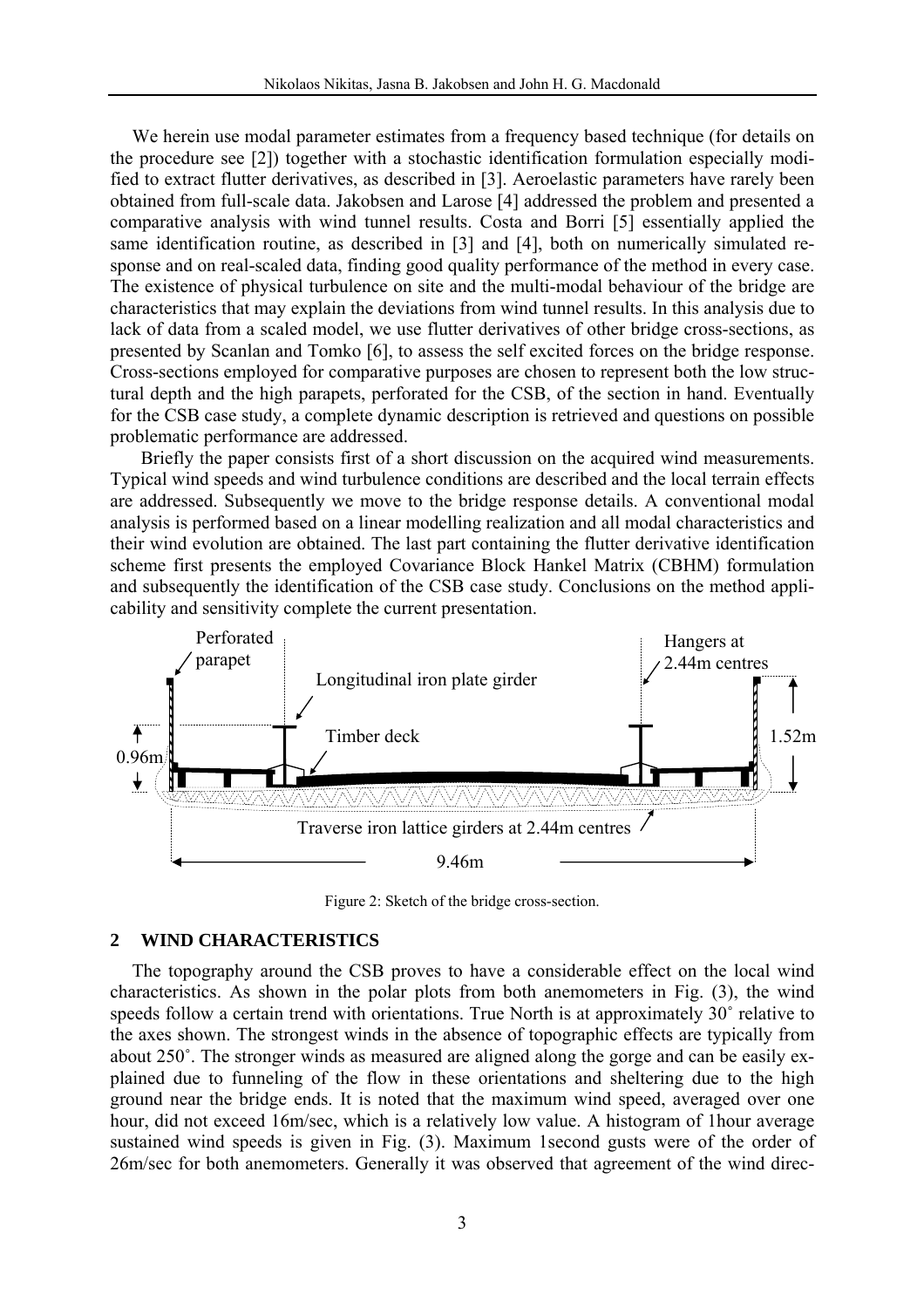tion and wind speed measurements for the two anemometers were strongly influenced by the wind orientation. Especially for wind speeds close to along the gorge there was an increased sensitivity giving a wide variation of the ratio between the two individual wind speed values.



Figure 3. Left: Histogram of wind speeds during the recording period. Right: Polar plots of 1hour mean wind velocities from both anemometers.

Further the wind turbulence and angle of attack parameters were considered. For wind turbulence there was a strong dependence on wind direction and a weaker one on wind speed. High levels of turbulence were experienced, particularly for wind not along the gorge and for lower wind speeds. In winds over 8m/s, which only occurred along the gorge, approximately normal to the bridge, the mean longitudinal turbulence intensity was 21% and the mean vertical turbulence intensity 10%. The vertical and across-wind turbulence intensities followed very similar patterns to the longitudinal turbulence. For longitudinal turbulence intensities up to 40%, the across-wind turbulence was approximately equal to it and the vertical turbulence intensity approximately half of the value. These are typical of relationships between the three components of turbulence. For higher turbulence intensities measured, generally in lower wind speeds, the vertical and across-wind turbulence intensities were relatively larger.

For the vertical angle of attack there also strong dependence on the wind direction, and there were noticeable differences in the measurements from the two anemometers. The presence of the bridge itself is likely to have affected these measurements, as well as the topography of the gorge, since the anemometers were relatively close to the deck. Quite high vertical angles of attack occurred, up to approximately  $\pm 10^{\circ}$ . (It should be noted that these values are all averaged over 1hour periods). There was no significant difference in vertical angles of attack for different wind speeds.

A final wind aspect significant for the subsequent analysis refers to its frequency components. Although traffic loading seems to be reasonably well captured by a white noise loading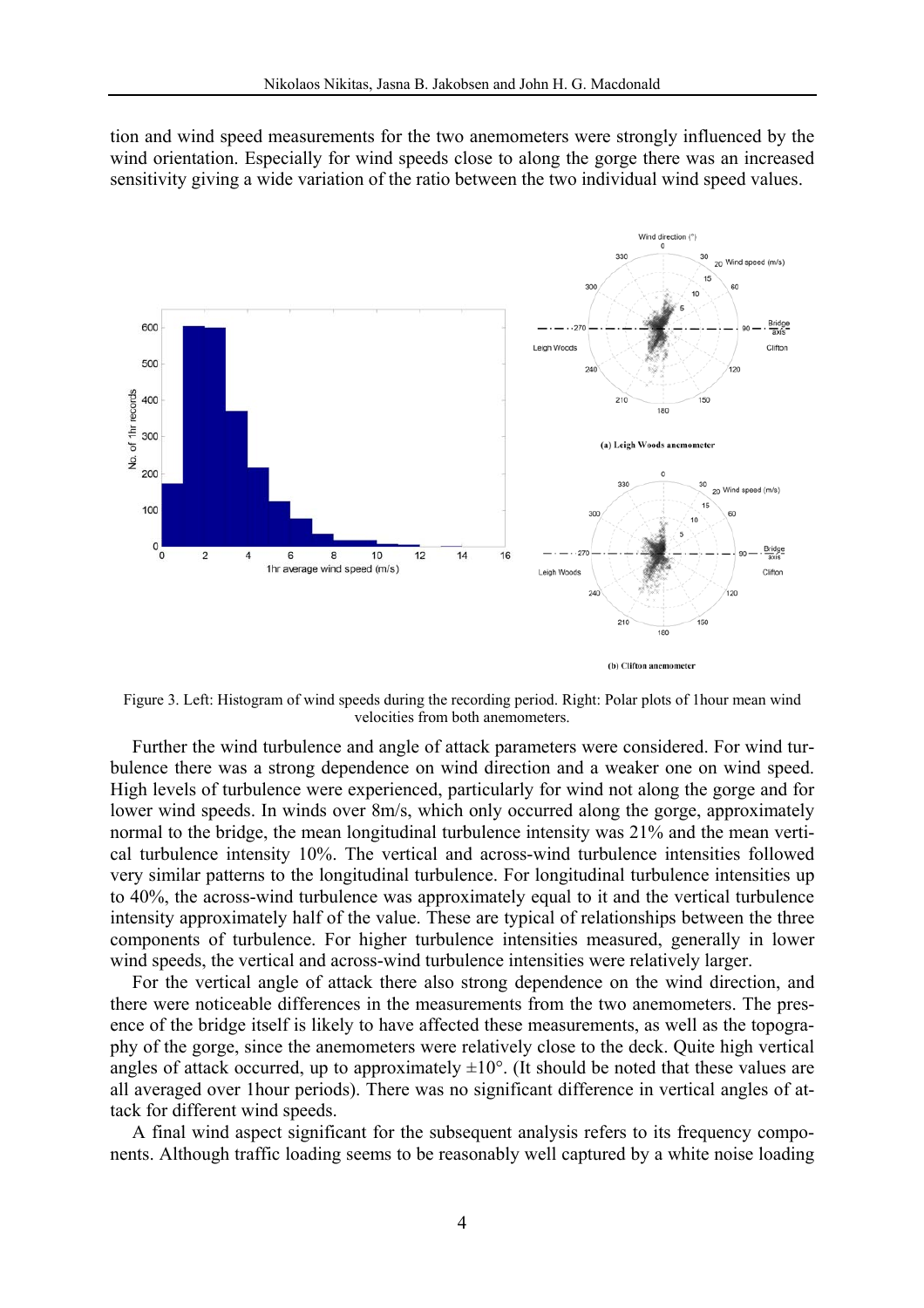approximation, the same does not hold for wind. By comparing spectral estimates deduced for various combinations of wind and traffic loading it was found that the wind loading spectra appeared as 1/*f* noise with a power exponent -8/3, thus producing a general loading spectrum approximated by a relation of the form:

$$
S_{\text{load}}(f) = S_{\text{w}} f^{-8/3} + S_{\text{t}},\tag{1}
$$

where:  $S_w$  is a constant for a given record, being a function of the wind parameters,

*f* is frequency and

*S*t is the magnitude of white noise traffic loading for the particular record.

## **3 RESPONSE AND MODAL PARAMETERS**

#### **3.1 Response Characteristics**

Fig. (4) shows the 1hour average wind speeds over the whole monitoring period, and the corresponding Root Mean Square (RMS) vertical accelerations at the reference cross-section. The RMS amplitudes normally show a clear daily cycle with the varying traffic load, with a maximum vertical response of approximately  $0.02 \text{m/s}^2$ . By comparison it can be seen that only in wind speeds exceeding approximately 8m/s does the response noticeably exceed the maximum traffic-induced response. The maximum wind-induced acceleration measured was approximately four times the maximum traffic-induced acceleration. The torsional and lateral acceleration responses at the reference cross-section followed very similar patterns to the vertical response over the monitoring period, although the magnitudes of the responses were lower. The maximum instantaneous value of each component was found approximately 6 times the 1hour RMS value.

Dynamic displacements were calculated from the measured accelerations by double integration and it was noticed that the response is dominated by low frequency modes. The dominance of the low frequency modes is caused by the relatively higher wind loading at low frequencies and the effect of the integration, which exaggerates low frequency components. Whereas the maximum RMS acceleration due to wind loading was approximately four times the maximum due to traffic loading, in terms of displacement the maximum RMS response to wind was approximately 10 times that for traffic. This was due to the relatively greater excitation of the low frequency modes by the wind, which give the majority of the displacement.



Figure 4. Left: 1hr average wind speed over the monitoring period. Right: 1hour RMS vertical accelerations at the reference location over the monitoring period.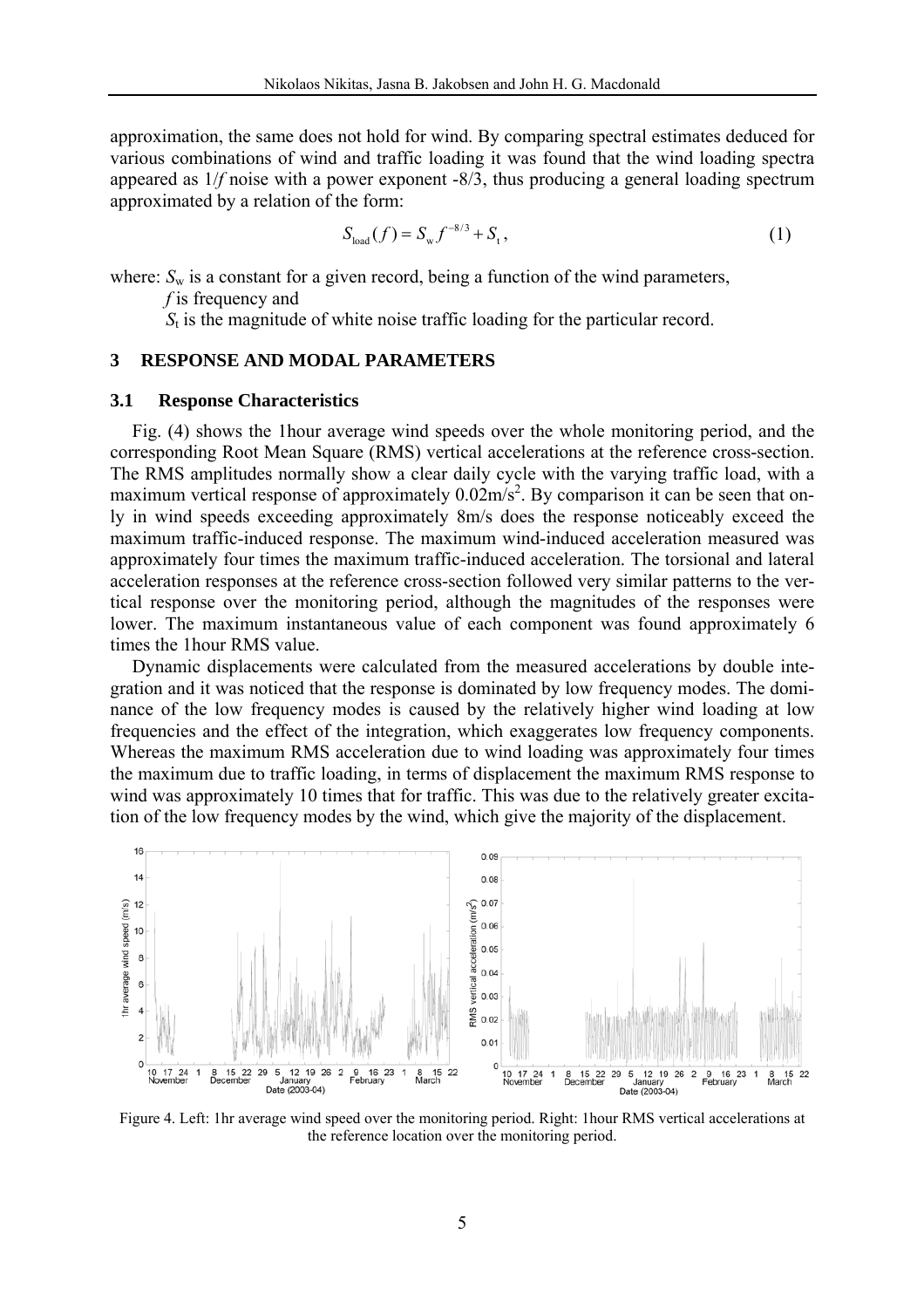The influence of wind loading on the measured vertical accelerations is schematically given in Fig. (5). Similar figures can be obtained for the lateral and torsional accelerations. It is apparent that growing wind speeds produce an increasing effect on the response. Scatter of results particularly at low wind speeds is largely due to varying traffic contribution. Excluding records dominated by traffic and scaling with the corresponding turbulence intensities gives a much clearer relationship to wind speed as shown on the right of Fig. (5). RMS responses are then close to power law functions of the wind speed with a power exponent of the approximate value 3.



Figure 5. Left: RMS vertical accelerations in relation to wind speed for all 1hr records. Right: Scaled with turbulence intensity RMS vertical accelerations in relation to wind speed for low traffic 1hr records.

#### **3.2 Modal Analysis**

Modal parameters were calculated from the acceleration Power Spectral Densities (PSDs) using the Iterative Windowed Curve-fitting Method [\[7\],](#page-11-3) specifically developed for the analysis of ambient vibration data since it allows for the previously specified loading spectrum. Measurements were only taken on the suspended bridge deck, but all modes inevitably involve vibrations of other parts of the structure, particularly the chains. Analysis was performed for frequencies up to 3Hz with twelve vertical, eleven torsional and four lateral modes being identified in this range, based on measurements in low wind speeds [\[1\]](#page-10-0). Typical PSDs for three different loading scenarios for vertical, torsional and lateral accelerations are given in Fig. (6) to present the effect of wind loading on the bridge response. The most interesting finding comprises of the close first pairs of vertical and torsional modes with frequencies of 0.293Hz and 0.356Hz respectively, which seem to couple in a potentially incipient flutter motion as can roughly be noticed in the vertical spectra in Fig. (6) and more clearly in Fig. (7).

In Fig. (7) the responses for the highest 1hour wind speed were filtered and appropriately modified (by deducting the responses from the next higher modes) to only include motion of these first two modes. The peak in the vertical PSD just over the torsional frequency is strong evidence of a coupling action. The coupling was not evident for light winds. It is also worth noting that the next pair of modes showed an equal tendency for coupling action in strong winds due to the close shape relevance and the close to unity frequency ratio. The next section discusses in more detail the identification of the CSB flutter derivatives, so as to be able to quantify the observed coupling signs.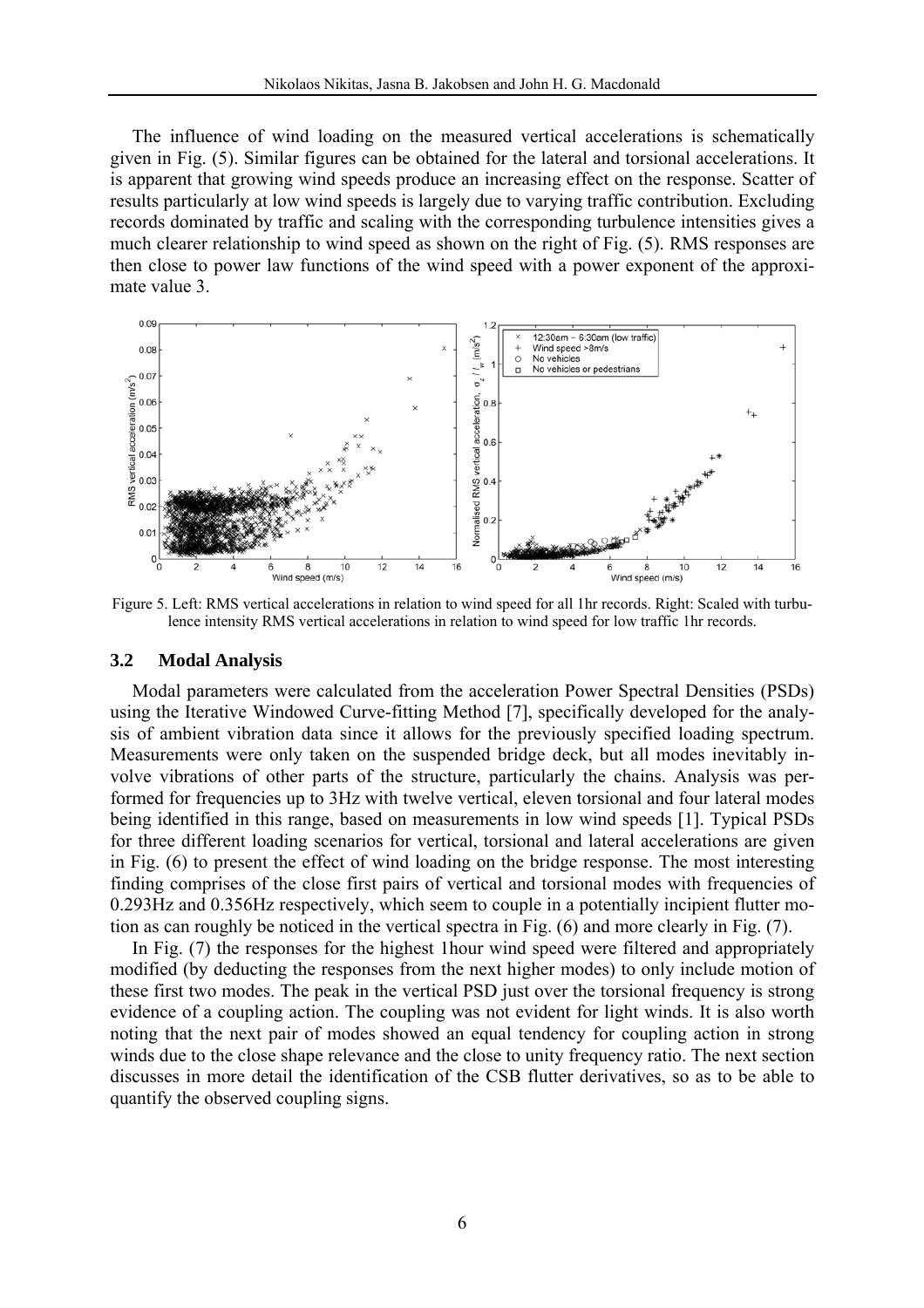



Figure 6: PSD for different loading conditions for a) vertical b) torsional and c) lateral accelerations.

## **4 FLUTTER DERIVATIVES**

#### **4.1 Flutter Analysis**

 $\overline{a}$ 

According to the semi-empirical Selberg [\[8\]](#page-11-4) equation for bridge sections resembling flat plates:

$$
\frac{U_{\rm F}}{f_{\theta 0}B} = C \sqrt{\frac{r_{\rm g}m}{\rho B^3} [1 - (\frac{f_{z0}}{f_{\theta 0}})^2]},
$$
\n(2)

for the pair of natural frequencies described above and for  $m=5370$ kg/m,  $r_g=4$ m,  $\rho=1.2$ kg/m<sup>3</sup> *B=*9.46m and *C=*2 the flutter onset speed is estimated around 20m/sec, which is deemed as a very low value. This is due to the close neighbourhood of vertical and torsional modes, their shape affinity and the low mass per unit length. Although the bridge cross-section is not a flat plate and the formula for the values employed is only a first approximation, such an estimation, if approximately close to reality, could be threatening for the structural integrity of the historic bridge since it is not far beyond the operational range of wind speeds sustained in the area.

For evaluating the flutter behaviour we adopt the classical 2D formulation of Scanlan and Tomko [\[6\]](#page-11-2) where aeroelastic forces are taken as a linear combination of the modal displacements and velocities appropriately multiplied with the so-called flutter derivatives. Namely

<sup>&</sup>lt;sup>1</sup>  $U_F$ = flutter speed, *B*= deck width,  $r_g$ = radius of gyration, *m*= deck mass per unit length, *C*= constant depending on the mode shape similarity,  $\rho$ = air density,  $f_{z0}$  and  $f_{\theta0}$ =still air vertical and torsional frequencies.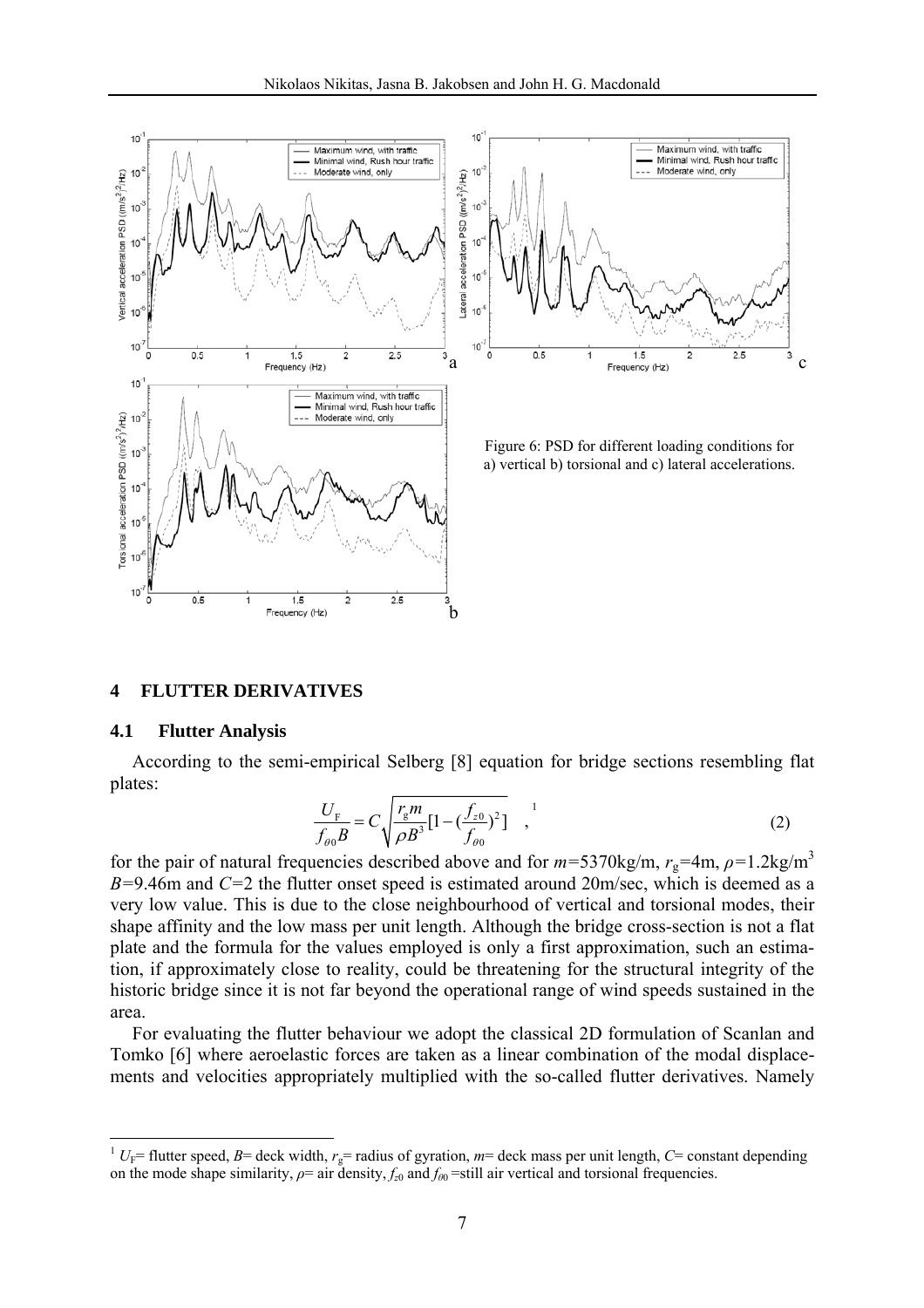the motion dependent lift and overturning moment *Lae* and *Mae* (we herein ignore the motion induced drag force *Dae*) are given by

$$
L_{ae} = \frac{1}{2} \rho U^2 B \left[ k H_1^* \frac{\dot{z}}{U} + k H_2^* \frac{B \dot{\theta}}{U} + k^2 H_3^* \theta + k H_4^* \frac{z}{B} \right] , \qquad (3)
$$

$$
M_{ae} = \frac{1}{2} \rho U^2 B^2 \left[ k A_1^* \frac{\dot{z}}{U} + k A_2^* \frac{B \dot{\theta}}{U} + k^2 A_3^* \theta + k A_4^* \frac{z}{B} \right] \,. \tag{4}
$$

where *U* is wind speed, *z* vertical displacement,  $\theta$  twisting and  $k = \omega B/U = 2\pi/U_r$  is reduced frequency, which is directly proportional to the number of oscillation cycles during the free stream flow passage over the width *B*. Taking on the preposition of low-level damping, as generally implied in the modelling of self-excited forces and conventional bridge flutter analysis, the flutter derivatives  $H_i^*$  and  $A_i^*$  with  $i=1,2,3,4$  become only functions of the reduced frequency  $k$  (or equivalently of the reduced wind speed  $U_r$ ), Chen [\[9\].](#page-11-5)

#### **4.2 Identification Method**

We can assemble a state space formulation of the dynamic problem and use the Covariance Block Hankel Matrix Method (CBHM method) initially applied by Hoen et al. [\[10\]](#page-11-6) for modal identification of offshore platforms and later modified by Jakobsen [\[3\]](#page-10-2) to be used in the estimation of flutter derivatives, to obtain approximations of the evolution of flutter attributes. The method is founded on a Singular Value Decomposition (SVD) and an appropriate factorization of a Hankel matrix built up by covariance estimates of the displacements' time series. If y stands for displacement, z and  $\theta$  in this case, then the unbiased cross covariance matrix to be used in the Hankel matrix construction is given by

$$
C_{yy}(i+n,i) = C_{yy}(n) = \frac{1}{N-n} \sum y(i+n)y^{T}(i), \qquad n = 0,1,..,l.
$$
 (5)

where *n* is the number of sampling intervals for the discrete time delay *nΔt*, *N* is the number of samples in the time series, *l* is the maximum number of lags considered and *i* is a counting index. The biased estimate which only differs in the denominator *N* instead of *N - n* can be used instead with negligible differences for long time records and higher damping values. The method assumes a white noise loading to recover the assumed random loading process of wind excitation. Appropriate filtering can be used on response data to reduce artefacts introduced by the colouring of the real wind spectra with care taken on the relative filtering values of each frequency so that the real coupling effect is not altered in any way.

The decomposition of the Hankel matrix recovers all parameters of the discrete time realization. Knowing the modal stiffness and damping matrices for the in-wind and still air (pure structural stiffness and damping contributions) cases allows the separation of the flutter derivative components. The whole method relies on the choice of two parameters; the length of the individual time record *N* and the block dimension of the Hankel matrix defined by  $S_{\text{BHM}} =$ *l/*2. The choice of both is investigated through a sensitivity analysis together with inspection of the time evolution of the auto and cross-covariance functions.

### **4.3 Application to the CSB bridge**

The proximity of the fundamental vertical and torsional modes, as presented in Fig. (7), seems to encourage some coupling action, which can potentially be recognized as classical flutter. The PSDs in Fig. (7) imply some non-negligible values of  $H_2^*$  or  $H_3^*$  flutter derivatives since the coupling contribution is evidently located in the vertical PSD at the torsional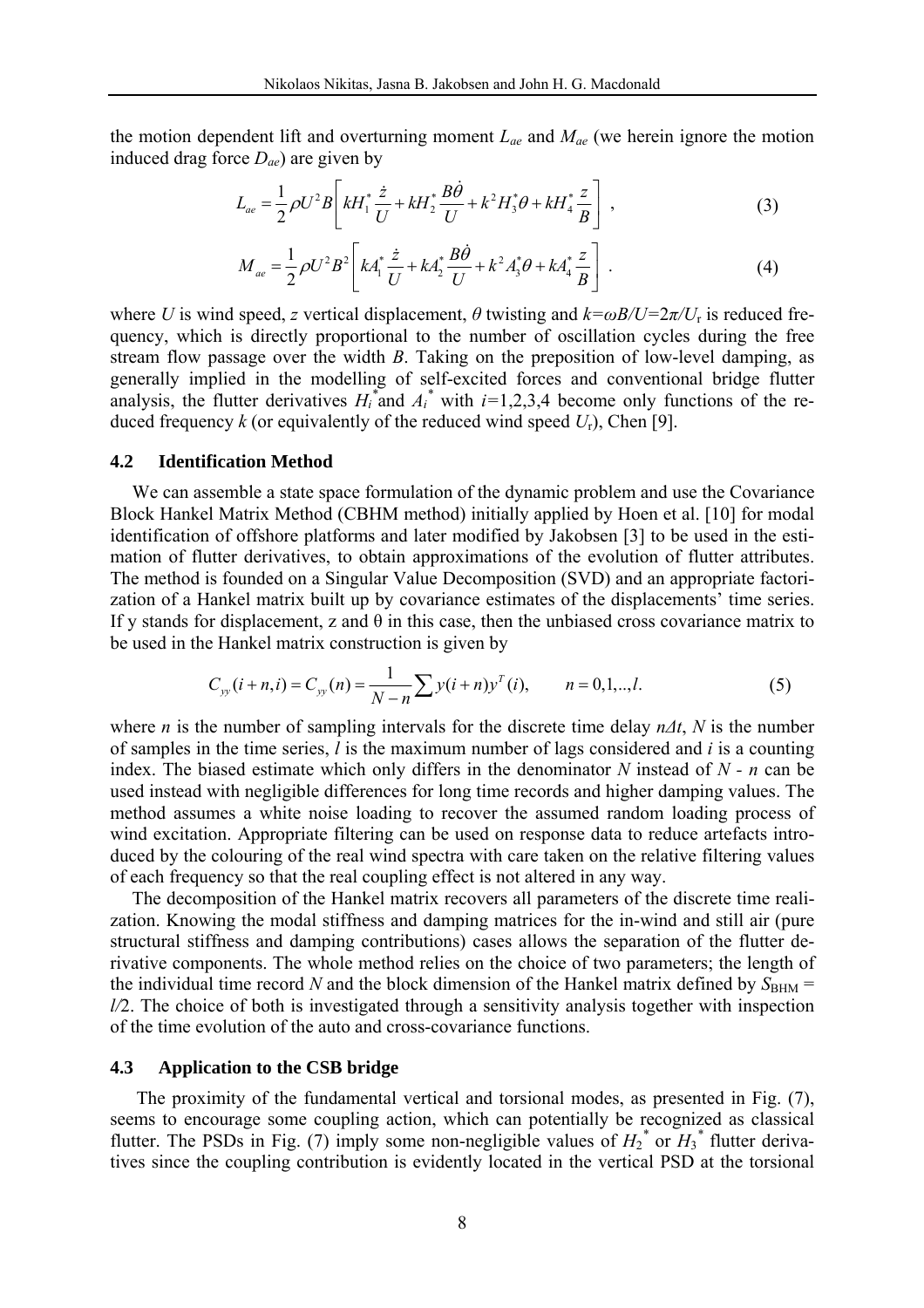frequency. For the flutter derivative identification there were used in one case the recorded acceleration data and in another the double integrated displacements evaluated from the accelerations in hand. Both cases produced identical results.



For selection of the two foresaid identification parameters a range for time records from 10 minutes to 1 hour and for the covariance function length, lags in the range of 20 to 80 seconds were used. Example covariance functions, for moderately strong wind, are plotted against time in Fig. (8). As previously demonstrated by Jakobsen [\[11\]](#page-11-7), the sensitivity in the chosen value of maximum time lags is strongly influenced by the wind speed. Higher wind speeds usually require a shorter portion of the covariance function for accurately reproducing the 2degree of freedom interrelation. For our case an optimum set of values was found to be the combination of 15minute records ( $N = 11264$ ) with Hankel matrix block dimension  $S_{\text{BHM}} =$ 250 (20sec) with only weak sensitivity on changing  $S_{\text{BHM}}$ , probably due to the small magnitude of wind speeds.



Figure 8: Covariance functions for the combined two degrees of freedom plotted against time.

Results for the CSB flutter derivatives are given in Fig. (9). Where possible, data are compared with available wind tunnel results of other deck cross-sections. Sign conventions for aerodynamic forces were as in Scanlan and Tomko [\[6\]](#page-11-2).The observed deviations from the ex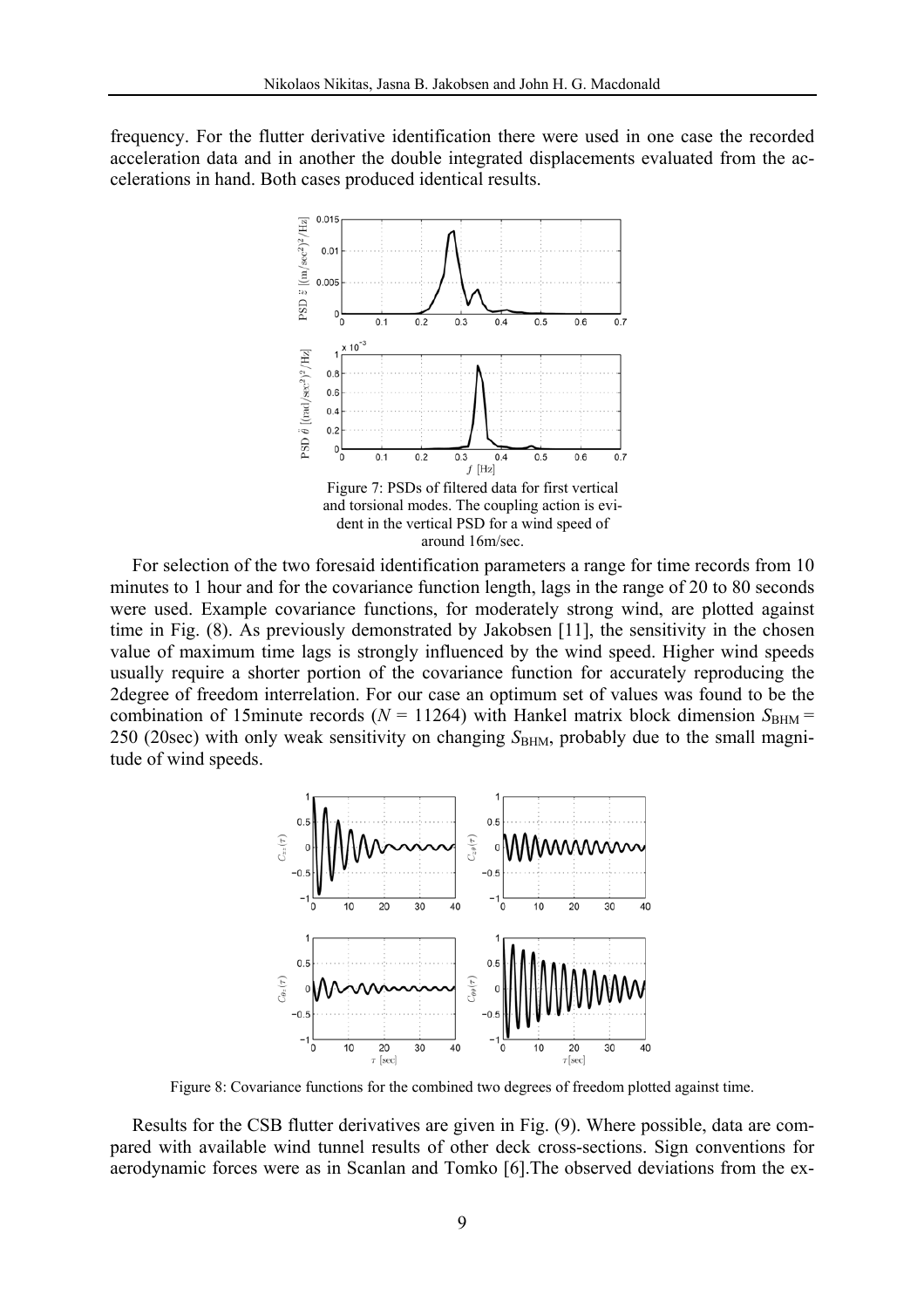pected zero values for still air conditions should be attributed mainly to lack of precise estimates of structural damping and stiffness and to the relatively high distorting action of traffic on the response for low wind speeds. A sensitivity analysis on the measured wind characteristics, such as the turbulence and the angle of attack, proved not to be able to reproduce a clear picture of their effect. The identified trends remained unaltered but data were insufficient for quantifying the impact of the characteristics.



Figure 9: Flutter derivatives of Clifton Suspension Bridge from full scale data, compared with wind tunnel extracted flutter derivatives for various cross-sections (after Scanlan and Tomko [\[6\]\)](#page-11-2). Where a line is not given the corresponding flutter derivative is negligible. Identified values correspond to averaged identified values. The reduced wind speed variables used in the horizontal axes are evaluated in terms of the normal wind speed.

Although the identified flutter derivatives are noisy, unsurprisingly for full-scale ambient data, some trends are apparent. The results indicate that, within the range of wind speeds recorded (maximum 16m/sec), the bridge is not susceptible to vertical or torsional flutter (so called "damping-driven flutter" as presented by Matsumoto [\[12\]\)](#page-11-8), which was the actual reason for the famous Tacoma Narrows Bridge collapse. This is due to having negative  $H_1^*$  and  $A_2^*$ which do not reverse the initial still air sign of the damping. However,  $H_1^*$  apparently shows a positive gradient near the highest wind speed recorded, suggesting it could become positive for higher wind speeds, possibly leading to flutter. This trend persists regardless of the selected identification parameters (*N* and *S*<sub>BHM</sub>), indicating it is not due to numerical errors, although the last few points in the figure are from averages over few records, so their accuracy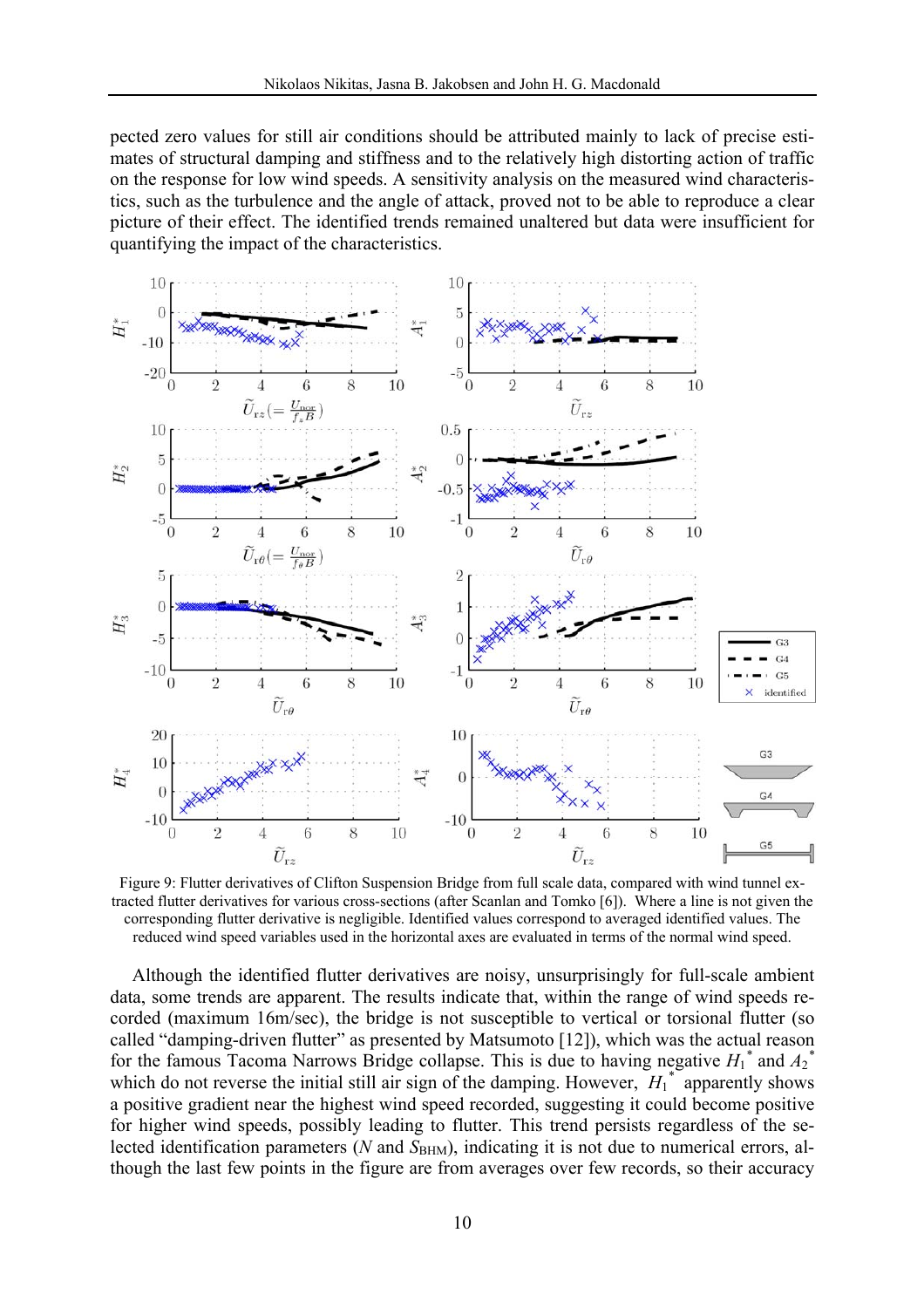is limited. If confirmed, the effect of possible positive  $H_1^*$  (i.e. negative damping) could provide a feasible explanation for the occasional observations of large vibrations of the bridge in strong winds.

The  $H_2^*$  and  $H_3^*$  derivatives, which control the coupling from torsional to vertical motion, have small values. However at the higher wind speeds there is a slight negative trend in  $H_3^*$ , in line with the curves for other bridge profiles, which potentially explains the previously illustrated coupled spectra in Fig. (7). Derivatives  $H_4^*$  and  $A_4^*$  have proved to be of less importance for the flutter phenomenon, but they are presented here for completeness of presentation and they do exhibit trends. The evolution of  $H_4^*$  reflects the reduction of vertical natural frequency with increasing wind speed, although this could alternatively be due to an amplitude dependence rather than the wind. Similarly  $A_3^*$  illustrates the reduction in the torsional natural frequency.

Some of the derivatives in Fig. (9) appear to have an offset for still-air wind conditions. This was also encountered in previous treatises, Jakobsen [\[3\],](#page-10-2) and should here be mostly appointed to parameters such as the traffic distorting action, abnormalities in the mass distribution, and slight inaccuracies in the still-air structural matrices considered. For any additional quantitative considerations, including estimating the critical flutter wind speed, data inclusive of higher wind speeds are needed.

## **5 CONCLUSIONS**

The measured full-scale response of the Clifton Suspension Bridge has been analyzed and flutter derivatives were extracted using an elaborate stochastic identification method. It has been shown that ambient vibration identification techniques can yield sensible results for fullscale structures although such a task may seem formidable. Trends in some of the flutter derivatives have been identified. For the historic bridge with more than 140 years of life, there is no cause for concern within the range of wind speeds recorded (up to 16m/sec). However, there is some indication of an adverse trend in  $H_1^*$  (and some coupling of torsional and vertical motion) which could possibly lead to flutter in higher wind speeds, but this is based on uncertain data. Recordings in stronger winds would be valuable to understand the bridge behaviour more fully. The Covariance Block Hankel Matrix Method was tested for a range of different record and Hankel matrix lengths. Thus it allowed a valuable insight, which can be used in further assessments of monitoring potentially problematic large engineering structures.

## **AKNOWLEDGEMENTS**

The authors gratefully acknowledge the support of the Clifton Suspension Bridge Trust for the site tests and the support of EPSRC for the analysis under Macdonald's Advanced Research Fellowship and associated grant.

#### <span id="page-10-0"></span>**REFERENCES**

- [1] J. H. G. Macdonald. Pedestrian-induced vibrations of the Clifton Suspension Bridge, UK. *Proc. ICE: Bridge Engineering*. **161** (BE2), 69-77, 2008.
- <span id="page-10-1"></span>[2] J. H. G. Macdonald. Evaluation of buffeting predictions of a cable-stayed bridge from full-scale measurements. *J. Wind Eng. Ind. Aerodyn.*, **91**, 1465-1483, 2003.
- <span id="page-10-2"></span>[3] J. B. Jakobsen. Fluctuating wind load response of line-like engineering structure with emphasis on motion-induced wind forces. PhD Thesis. Department of Structural Engineering, University of Trondheim, Norway, 1993.